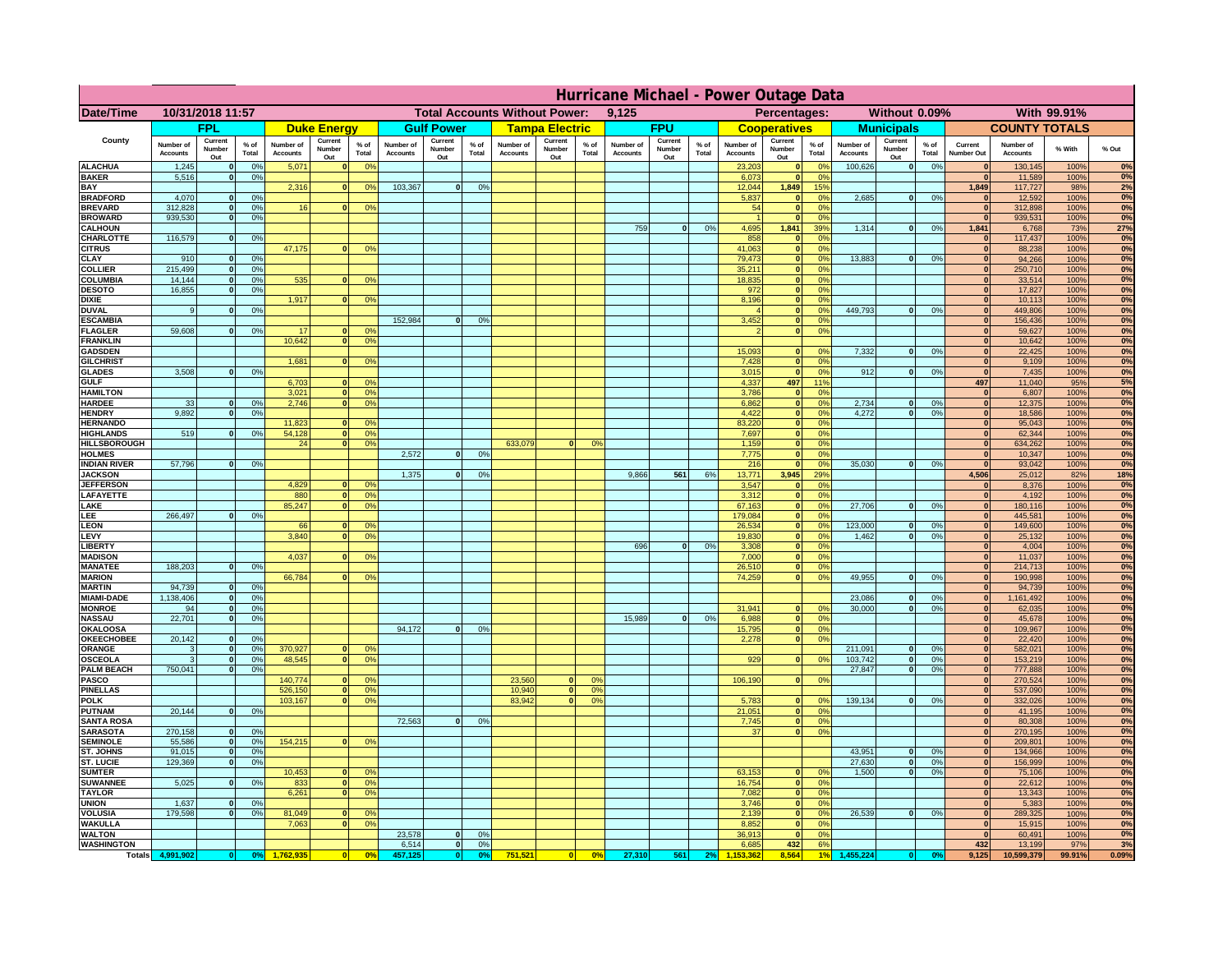# 10/31/2018 11:58 AM Hurricane Michael

| <b>Power Provider</b>                   | <b>County</b>       | <b>Number of Customers</b> | <b>Current Number Out</b> | <b>Outage Percentage</b> | <b>Estimated Restore Time</b> |
|-----------------------------------------|---------------------|----------------------------|---------------------------|--------------------------|-------------------------------|
| West Florida Electric Cooperative, Inc. | <b>JACKSON</b>      | 13,723                     | 3,901                     | 28.43%                   | >5 days                       |
| Gulf Coast Electric Cooperative, Inc.   | BAY                 | 12,044                     | 1,849                     | 15.35%                   | >5 days                       |
| West Florida Electric Cooperative, Inc. | <b>CALHOUN</b>      | 2,852                      | 1,285                     | 45.06%                   | >5 days                       |
|                                         |                     |                            | 561                       |                          | 72                            |
| Florida Public Utilities Corporation    | <b>JACKSON</b>      | 9,866                      |                           | 5.69%                    |                               |
| Gulf Coast Electric Cooperative, Inc.   | <b>CALHOUN</b>      | 1,843                      | 556                       | 30.17%                   | >5 days                       |
| Gulf Coast Electric Cooperative, Inc.   | <b>GULF</b>         | 4,337                      | 497                       | 11.46%                   | >5 days                       |
| West Florida Electric Cooperative, Inc. | <b>WASHINGTON</b>   | 4,260                      | 348                       | 8.17%                    | >5 days                       |
| Gulf Coast Electric Cooperative, Inc.   | <b>WASHINGTON</b>   | 2,425                      | 84                        | 3.46%                    | >5 days                       |
| Gulf Coast Electric Cooperative, Inc.   | <b>JACKSON</b>      | 48                         | 44                        | 91.67%                   | >5 days                       |
| Central Florida Electric Cooperative    | <b>ALACHUA</b>      | 875                        | $\pmb{0}$                 | 0.00%                    | TBD                           |
| Central Florida Electric Cooperative    | <b>DIXIE</b>        | 7,595                      | $\mathbf 0$               | 0.00%                    | TBD                           |
| Central Florida Electric Cooperative    | <b>GILCHRIST</b>    | 7,424                      | $\mathbf 0$               | 0.00%                    | Restored                      |
| Central Florida Electric Cooperative    | LAFAYETTE           | $9\,$                      | $\mathbf 0$               | 0.00%                    | <b>TBD</b>                    |
|                                         |                     |                            |                           |                          |                               |
| Central Florida Electric Cooperative    | LEVY                | 17,513                     | $\pmb{0}$                 | 0.00%                    | Restored                      |
| Central Florida Electric Cooperative    | <b>MARION</b>       | 9                          | $\mathbf 0$               | 0.00%                    | <b>TBD</b>                    |
| Chattahoochee Electric                  | GADSDEN             | 1,173                      | $\mathbf 0$               | 0.00%                    | Restored                      |
| Choctawhatchee Electric Cooperative     | <b>HOLMES</b>       | 293                        | $\mathbf 0$               | 0.00%                    | Restored                      |
| Choctawhatchee Electric Cooperative     | <b>OKALOOSA</b>     | 15,795                     | $\pmb{0}$                 | 0.00%                    | Restored                      |
| Choctawhatchee Electric Cooperative     | <b>SANTA ROSA</b>   | 201                        | $\mathbf 0$               | 0.00%                    | Restored                      |
| Choctawhatchee Electric Cooperative     | <b>WALTON</b>       | 36,812                     | $\mathbf 0$               | 0.00%                    | Restored                      |
| City of Alachua                         | <b>ALACHUA</b>      | 4,426                      | $\mathbf 0$               | 0.00%                    | TBD                           |
| City of Bartow                          | <b>POLK</b>         | 11,790                     | $\pmb{0}$                 | 0.00%                    | TBD                           |
|                                         |                     |                            |                           |                          |                               |
| City of Blountstown                     | <b>CALHOUN</b>      | 1,314                      | $\mathbf 0$               | 0.00%                    | Restored                      |
| City of Bushnell                        | <b>SUMTER</b>       | 1,500                      | $\mathbf 0$               | 0.00%                    | TBD                           |
| City of Clewiston                       | <b>HENDRY</b>       | 4,272                      | $\mathbf 0$               | 0.00%                    | <b>TBD</b>                    |
| City of Fort Meade                      | <b>POLK</b>         | 2,379                      | 0                         | 0.00%                    | TBD                           |
| City of Havana                          | <b>GADSDEN</b>      | 1,391                      | $\mathbf 0$               | 0.00%                    | Restored                      |
| City of Leesburg                        | LAKE                | 22,000                     | $\mathbf 0$               | 0.00%                    | TBD                           |
| City of Moore Haven                     | <b>GLADES</b>       | 912                        | $\mathbf 0$               | 0.00%                    | <b>TBD</b>                    |
| City of Mount Dora                      | LAKE                | 5,706                      | $\pmb{0}$                 | 0.00%                    | TBD                           |
| City of Newberry                        | <b>ALACHUA</b>      | 1,727                      | $\mathbf 0$               | 0.00%                    | TBD                           |
|                                         |                     |                            |                           |                          |                               |
| City of Quincy                          | GADSDEN             | 4,768                      | $\mathbf 0$               | 0.00%                    | Restored                      |
| City of Starke                          | <b>BRADFORD</b>     | 2,685                      | $\mathbf 0$               | 0.00%                    | TBD                           |
| City of Tallahassee                     | LEON                | 123,000                    | $\pmb{0}$                 | 0.00%                    | Restored                      |
| City of Vero Beach                      | <b>INDIAN RIVER</b> | 35,030                     | $\mathbf 0$               | 0.00%                    | TBD                           |
| City of Wauchula                        | HARDEE              | 2,734                      | 0                         | 0.00%                    | TBD                           |
| City of Williston                       | LEVY                | 1,462                      | $\mathbf 0$               | 0.00%                    | <b>TBD</b>                    |
| City of Winter Park                     | ORANGE              | 13,941                     | $\pmb{0}$                 | 0.00%                    | TBD                           |
| Clay Electric Cooperative               | <b>ALACHUA</b>      | 22,328                     | $\mathbf 0$               | 0.00%                    | <b>TBD</b>                    |
| Clay Electric Cooperative               | <b>BAKER</b>        | 2,476                      | 0                         | 0.00%                    | <b>TBD</b>                    |
|                                         | <b>BRADFORD</b>     | 5,837                      | $\mathbf 0$               | 0.00%                    | <b>TBD</b>                    |
| Clay Electric Cooperative               |                     |                            |                           |                          |                               |
| Clay Electric Cooperative               | <b>CLAY</b>         | 79,473                     | $\pmb{0}$                 | 0.00%                    | <b>TBD</b>                    |
| Clay Electric Cooperative               | <b>COLUMBIA</b>     | 16,922                     | $\mathbf 0$               | 0.00%                    | TBD                           |
| Clay Electric Cooperative               | <b>DUVAL</b>        | 4                          | 0                         | 0.00%                    | <b>TBD</b>                    |
| Clay Electric Cooperative               | <b>FLAGLER</b>      | $\overline{2}$             | $\mathbf{0}$              | 0.00%                    | <b>TBD</b>                    |
| Clay Electric Cooperative               | <b>GILCHRIST</b>    | 4                          | 0                         | 0.00%                    | <b>TBD</b>                    |
| Clay Electric Cooperative               | LAKE                | 2,239                      | $\pmb{0}$                 | 0.00%                    | TBD                           |
| Clay Electric Cooperative               | LEVY                | 712                        | 0                         | 0.00%                    | <b>TBD</b>                    |
| Clay Electric Cooperative               | <b>MARION</b>       | 16,301                     | $\mathbf 0$               | 0.00%                    | <b>TBD</b>                    |
| Clay Electric Cooperative               | PUTNAM              | 21,051                     | $\pmb{0}$                 | 0.00%                    | <b>TBD</b>                    |
|                                         |                     |                            |                           |                          |                               |
| Clay Electric Cooperative               | SUWANNEE            | 5                          | $\pmb{0}$                 | 0.00%                    | <b>TBD</b>                    |
| Clay Electric Cooperative               | <b>UNION</b>        | 3,746                      | $\pmb{0}$                 | 0.00%                    | TBD                           |
| Clay Electric Cooperative               | <b>VOLUSIA</b>      | 2,139                      | $\mathbf 0$               | 0.00%                    | TBD                           |
| Duke Energy                             | <b>ALACHUA</b>      | 5,071                      | $\boldsymbol{0}$          | 0.00%                    | Restored                      |
| <b>Duke Energy</b>                      | BAY                 | 2,316                      | $\pmb{0}$                 | 0.00%                    | TBD                           |
| Duke Energy                             | <b>BREVARD</b>      | 16                         | $\pmb{0}$                 | 0.00%                    | Restored                      |
| Duke Energy                             | <b>CITRUS</b>       | 47,175                     | $\pmb{0}$                 | 0.00%                    | Restored                      |
| Duke Energy                             | COLUMBIA            | 535                        | $\pmb{0}$                 | 0.00%                    | Restored                      |
|                                         |                     |                            |                           |                          |                               |
| <b>Duke Energy</b>                      | <b>DIXIE</b>        | 1,917                      | $\pmb{0}$                 | 0.00%                    | Restored                      |
| Duke Energy                             | <b>FLAGLER</b>      | 17                         | $\pmb{0}$                 | 0.00%                    | Restored                      |
| Duke Energy                             | <b>FRANKLIN</b>     | 10,642                     | $\pmb{0}$                 | 0.00%                    | Restored                      |
| Duke Energy                             | <b>GILCHRIST</b>    | 1,681                      | $\pmb{0}$                 | 0.00%                    | Restored                      |
| <b>Duke Energy</b>                      | <b>GULF</b>         | 6,703                      | $\pmb{0}$                 | 0.00%                    | TBD                           |
| Duke Energy                             | <b>HAMILTON</b>     | 3,021                      | $\pmb{0}$                 | 0.00%                    | Restored                      |
| Duke Energy                             | HARDEE              | 2,746                      | $\pmb{0}$                 | 0.00%                    | Restored                      |
| Duke Energy                             | HERNANDO            | 11,823                     | 0                         | 0.00%                    | Restored                      |
| Duke Energy                             | <b>HIGHLANDS</b>    | 54,128                     | $\pmb{0}$                 | 0.00%                    | Restored                      |
|                                         | HILLSBOROUGH        | 24                         | 0                         | 0.00%                    | Restored                      |
| Duke Energy                             |                     |                            |                           |                          |                               |
| Duke Energy                             | <b>JEFFERSON</b>    | 4,829                      | $\pmb{0}$                 | 0.00%                    | Restored                      |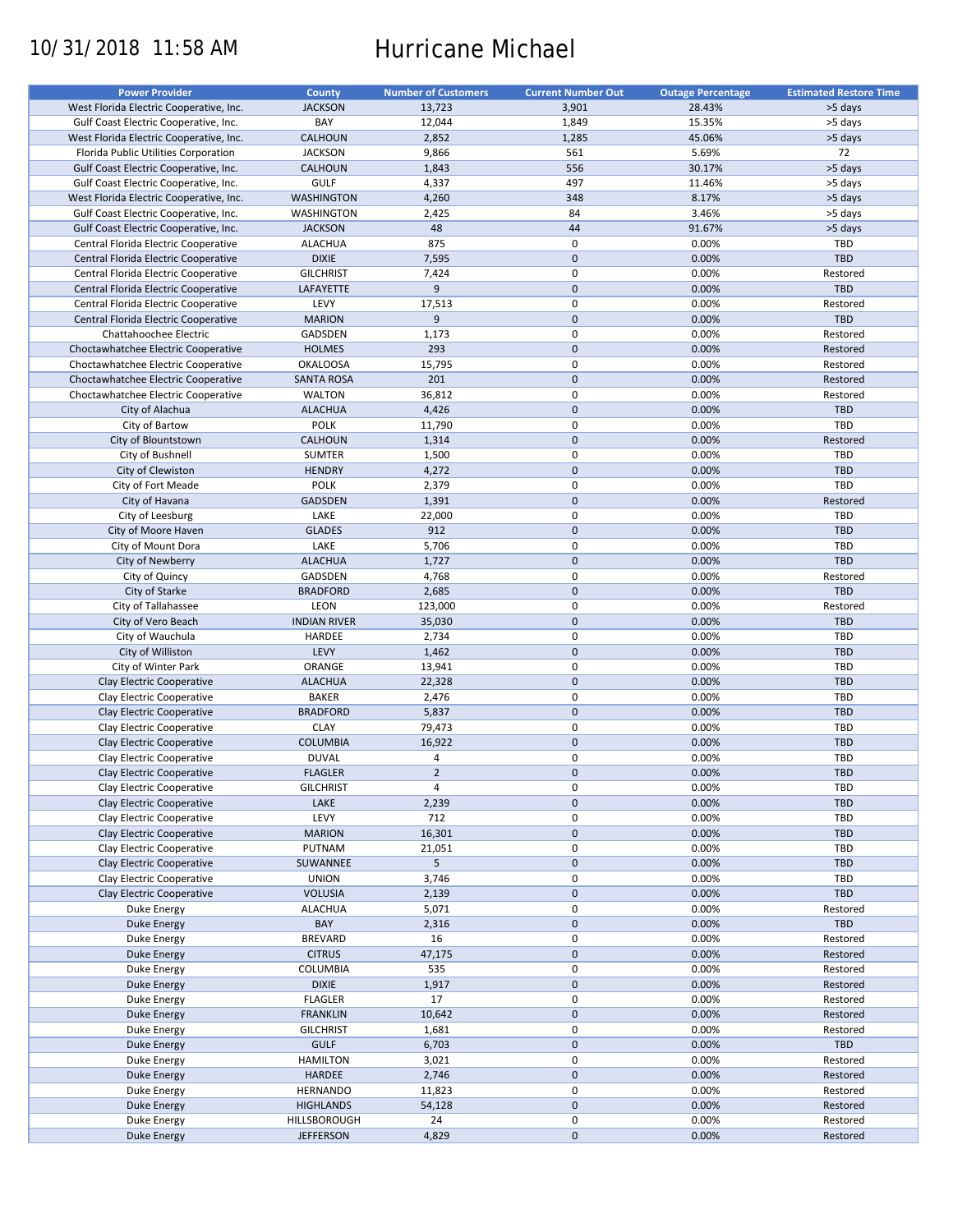### 10/31/2018 11:58 AM Hurricane Michael

| Duke Energy                                        | LAFAYETTE           | 880         | 0            | 0.00% | Restored   |
|----------------------------------------------------|---------------------|-------------|--------------|-------|------------|
|                                                    | LAKE                | 85,247      | $\mathbf{0}$ | 0.00% | Restored   |
| Duke Energy                                        |                     |             |              |       |            |
| Duke Energy                                        | LEON                | 66          | $\mathbf 0$  | 0.00% | Restored   |
| Duke Energy                                        | LEVY                | 3,840       | $\mathbf 0$  | 0.00% | Restored   |
| Duke Energy                                        | <b>MADISON</b>      | 4,037       | $\mathsf 0$  | 0.00% | Restored   |
| Duke Energy                                        | <b>MARION</b>       | 66,784      | $\mathbf 0$  | 0.00% | Restored   |
| Duke Energy                                        | ORANGE              | 370,927     | $\mathsf 0$  | 0.00% | Restored   |
| Duke Energy                                        | <b>OSCEOLA</b>      | 48,545      | $\mathbf 0$  | 0.00% | Restored   |
| Duke Energy                                        | PASCO               | 140,774     | $\mathsf 0$  | 0.00% | Restored   |
| Duke Energy                                        | <b>PINELLAS</b>     | 526,150     | $\mathbf 0$  | 0.00% | Restored   |
| Duke Energy                                        | <b>POLK</b>         | 103,167     | $\pmb{0}$    | 0.00% | Restored   |
| Duke Energy                                        | SEMINOLE            | 154,215     | $\mathbf 0$  | 0.00% | Restored   |
| Duke Energy                                        | <b>SUMTER</b>       | 10,453      | $\pmb{0}$    | 0.00% | Restored   |
| <b>Duke Energy</b>                                 | SUWANNEE            | 833         | $\mathbf 0$  | 0.00% | Restored   |
| Duke Energy                                        | <b>TAYLOR</b>       | 6,261       | $\mathbf 0$  | 0.00% | Restored   |
|                                                    | <b>VOLUSIA</b>      | 81,049      | $\mathbf 0$  | 0.00% | Restored   |
| Duke Energy                                        |                     |             |              |       |            |
| Duke Energy                                        | WAKULLA             | 7,063       | $\mathsf 0$  | 0.00% | Restored   |
| Escambia River Electric Cooperative, Inc.          | <b>ESCAMBIA</b>     | 3,452       | $\mathbf 0$  | 0.00% | <b>TBD</b> |
| Escambia River Electric Cooperative, Inc.          | <b>SANTA ROSA</b>   | 7,544       | $\mathsf 0$  | 0.00% | <b>TBD</b> |
| Florida Keys Electric Cooperative                  | <b>MONROE</b>       | 31,941      | $\mathbf 0$  | 0.00% | <b>TBD</b> |
| Florida Power and Light Company                    | <b>ALACHUA</b>      | 1,245       | $\mathsf 0$  | 0.00% | <b>TBD</b> |
| Florida Power and Light Company                    | <b>BAKER</b>        | 5,516       | $\mathbf 0$  | 0.00% | <b>TBD</b> |
| Florida Power and Light Company                    | <b>BRADFORD</b>     | 4,070       | $\pmb{0}$    | 0.00% | TBD        |
| Florida Power and Light Company                    | <b>BREVARD</b>      | 312,828     | $\mathbf 0$  | 0.00% | <b>TBD</b> |
| Florida Power and Light Company                    | <b>BROWARD</b>      | 939,530     | $\mathsf 0$  | 0.00% | TBD        |
| Florida Power and Light Company                    | <b>CHARLOTTE</b>    | 116,579     | $\mathbf 0$  | 0.00% | <b>TBD</b> |
| Florida Power and Light Company                    | <b>CLAY</b>         | 910         | $\pmb{0}$    | 0.00% | TBD        |
| Florida Power and Light Company                    | <b>COLLIER</b>      | 215,499     | $\mathbf 0$  | 0.00% | <b>TBD</b> |
|                                                    |                     |             | $\mathsf 0$  | 0.00% | <b>TBD</b> |
| Florida Power and Light Company                    | COLUMBIA            | 14,144      |              |       |            |
| Florida Power and Light Company                    | <b>DESOTO</b>       | 16,855      | $\pmb{0}$    | 0.00% | TBD        |
| Florida Power and Light Company                    | <b>DUVAL</b>        | 9           | $\mathsf 0$  | 0.00% | TBD        |
| Florida Power and Light Company                    | <b>FLAGLER</b>      | 59,608      | $\mathbf 0$  | 0.00% | <b>TBD</b> |
| Florida Power and Light Company                    | <b>GLADES</b>       | 3,508       | $\mathsf 0$  | 0.00% | TBD        |
| Florida Power and Light Company                    | <b>HARDEE</b>       | 33          | $\mathbf 0$  | 0.00% | <b>TBD</b> |
| Florida Power and Light Company                    | <b>HENDRY</b>       | 9,892       | $\pmb{0}$    | 0.00% | TBD        |
| Florida Power and Light Company                    | <b>HIGHLANDS</b>    | 519         | $\mathbf 0$  | 0.00% | <b>TBD</b> |
| Florida Power and Light Company                    | <b>INDIAN RIVER</b> | 57,796      | $\mathsf 0$  | 0.00% | TBD        |
| Florida Power and Light Company                    | LEE                 | 266,497     | $\pmb{0}$    | 0.00% | TBD        |
| Florida Power and Light Company                    | MANATEE             | 188,203     | $\mathsf 0$  | 0.00% | TBD        |
| Florida Power and Light Company                    | <b>MARTIN</b>       | 94,739      | $\mathbf 0$  | 0.00% | TBD        |
| Florida Power and Light Company                    | MIAMI-DADE          | 1,138,406   | $\mathbf 0$  | 0.00% | TBD        |
| Florida Power and Light Company                    | <b>MONROE</b>       | 94          | $\mathbf 0$  | 0.00% | <b>TBD</b> |
|                                                    |                     |             | $\pmb{0}$    |       |            |
| Florida Power and Light Company                    | NASSAU              | 22,701      |              | 0.00% | <b>TBD</b> |
| Florida Power and Light Company                    | <b>OKEECHOBEE</b>   | 20,142      | $\mathbf 0$  | 0.00% | TBD        |
| Florida Power and Light Company                    | ORANGE              | 3           | $\mathsf 0$  | 0.00% | <b>TBD</b> |
| Florida Power and Light Company                    | <b>OSCEOLA</b>      | 3           | $\mathbf{0}$ | 0.00% | TBD        |
| Florida Power and Light Company                    | PALM BEACH          | 750,041     | 0            | 0.00% | TBD        |
| Florida Power and Light Company                    | PUTNAM              | 20,144      | $\mathbf 0$  | 0.00% | TBD        |
| Florida Power and Light Company                    | SARASOTA            | 270,158     | $\mathsf 0$  | 0.00% | TBD        |
| Florida Power and Light Company                    | SEMINOLE            | 55,586      | $\mathbf 0$  | 0.00% | <b>TBD</b> |
| Florida Power and Light Company                    | ST. JOHNS           | 91,015      | 0            | 0.00% | TBD        |
| Florida Power and Light Company                    | <b>ST. LUCIE</b>    | 129,369     | $\mathbf 0$  | 0.00% | TBD        |
| Florida Power and Light Company                    | SUWANNEE            | 5,025       | 0            | 0.00% | TBD        |
| Florida Power and Light Company                    | <b>UNION</b>        | 1,637       | $\mathbf 0$  | 0.00% | TBD        |
| Florida Power and Light Company                    | VOLUSIA             | 179,598     | $\mathsf 0$  | 0.00% | TBD        |
| Florida Public Utilities Corporation               | <b>CALHOUN</b>      | 759         | $\mathbf 0$  | 0.00% | Restored   |
|                                                    |                     |             |              |       |            |
| Florida Public Utilities Corporation               | LIBERTY             | 696         | 0            | 0.00% | Restored   |
| Florida Public Utilities Corporation               | NASSAU              | 15,989      | $\mathbf 0$  | 0.00% | Restored   |
| Fort Pierce Utilities Authority                    | ST. LUCIE           | 27,630      | 0            | 0.00% | TBD        |
| Gainesville (Gainesville Regional Utilities - GRU) | <b>ALACHUA</b>      | 94,473      | $\mathbf 0$  | 0.00% | TBD        |
| Glades Electric Cooperative, Inc.                  | <b>GLADES</b>       | 3,015       | 0            | 0.00% | TBD        |
| Glades Electric Cooperative, Inc.                  | <b>HARDEE</b>       | $\mathbf 0$ | $\mathbf 0$  |       | TBD        |
| Glades Electric Cooperative, Inc.                  | <b>HENDRY</b>       | 3,530       | $\mathsf 0$  | 0.00% | TBD        |
| Glades Electric Cooperative, Inc.                  | <b>HIGHLANDS</b>    | 7,321       | $\pmb{0}$    | 0.00% | TBD        |
| Glades Electric Cooperative, Inc.                  | OKEECHOBEE          | 2,278       | 0            | 0.00% | TBD        |
| Green Cove Springs Electric                        | <b>CLAY</b>         | 3,889       | $\mathbf 0$  | 0.00% | TBD        |
| Gulf Coast Electric Cooperative, Inc.              | <b>WALTON</b>       | 101         | 0            | 0.00% | TBD        |
| <b>Gulf Power Company</b>                          | BAY                 | 103,367     | $\mathbf 0$  | 0.00% | Restored   |
| <b>Gulf Power Company</b>                          | <b>ESCAMBIA</b>     | 152,984     | 0            | 0.00% | Restored   |
| <b>Gulf Power Company</b>                          | <b>HOLMES</b>       | 2,572       | $\mathbf 0$  | 0.00% | Restored   |
|                                                    |                     |             |              |       |            |